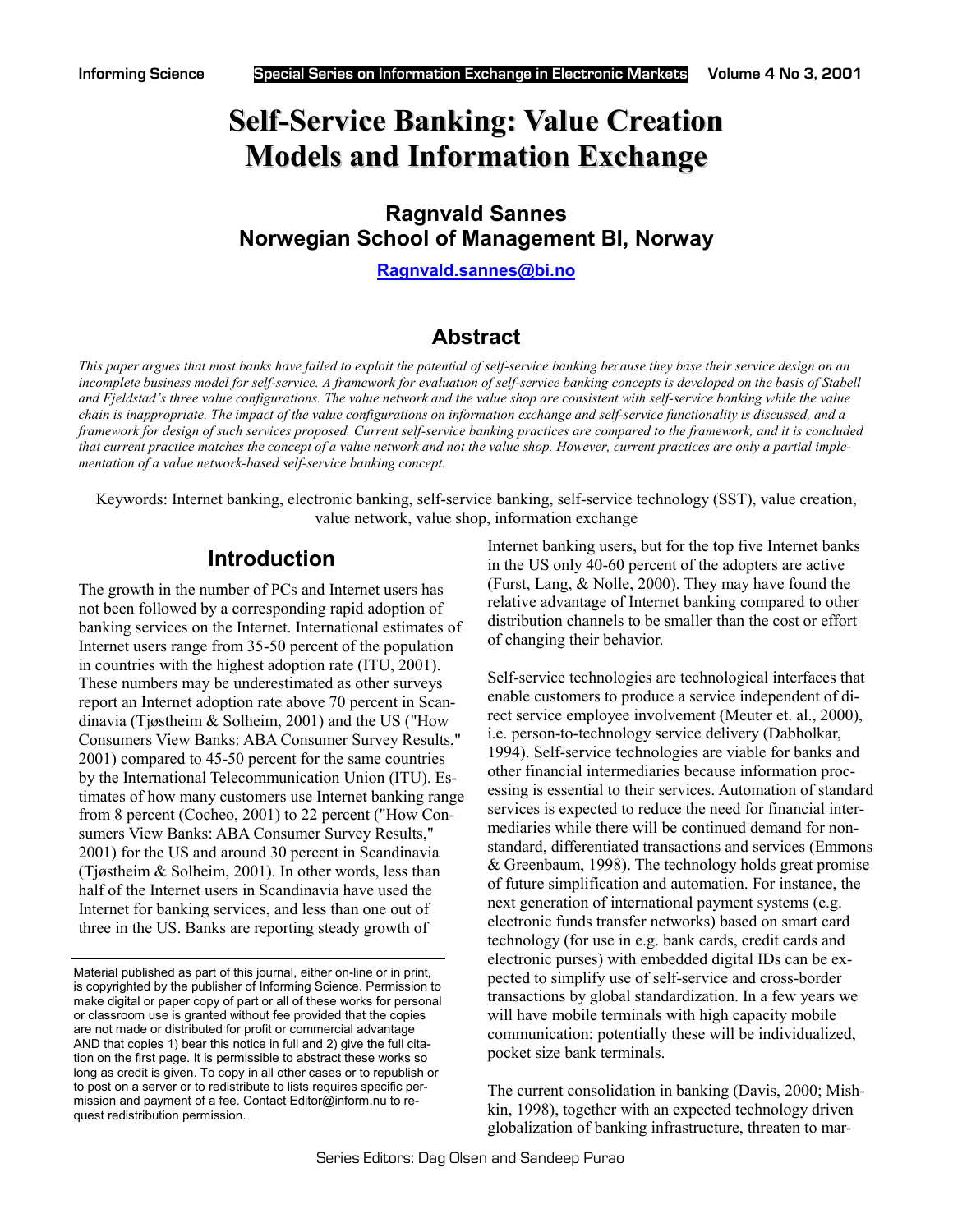ginalize the parties who choose not to participate in the game. Use of information technology and self-service has the potential for order-of-magnitude reductions to the cost of processing and transmitting information (Emmons & Greenbaum, 1998). *Self-service banking* is the use of selfservice technologies in banking. Examples of self-service banking include banking by telephone and the Internet, EFTPOS (Electronic Funds Transfer at Point Of Sale) terminals, automated teller machines and other interactive kiosks. In this paper, self-service banking is limited to the retail segment which is very different from electronic integration in corporate segments. (Retail banking is defined as banking services for small and medium sized enterprises (SMEs) and private customers.)

This paper explores some implications of increased selfservice banking. In particular it focuses on the relationship between value creation and information exchange. The paper is divided into four sections. First, the *theoretical background* includes a review of topics that are central to self-service banking. Second, *a framework for self-service banking* provides a framework for analysis of self-service banking initiatives. Third, the section *current business models* applies the framework for analyzing the existing practices and trends in self-service banking, particularly for Internet banking. Finally, *discussion and conclusions* briefly discusses implications for future research and practice.

# **Theoretical Background**

The review of literature includes three main areas that are deemed important in conceptualizing a framework of selfservice banking. First, literature in strategy, particularly about firm level value creation (e.g. Stabell & Fjeldstad, 1998) combined with bank specific issues (e.g. Crane & Bodie, 1996) provides a basic understanding of bank strategic issues. Second, literature on information exchange (e.g. Grover, Ramanlal, & Segars, 1999) enables us to discuss the implications of self-service banking on information asymmetry and its implications on the customer relationship. Third, literature on self-service technology (e.g. Meuter et al., 2000) add to a principal understanding of technology-based service encounters in a customer viewpoint.

### *The logic of value creation in banking*

In the analysis of firm level value creation it is necessary to understand the underlying principles of how the firm creates value for its customers. The value chain (Porter, 1985), the value shop and the value network have been proposed as three distinct generic models of value configuration (Stabell & Fjeldstad, 1998). The value configurations are based on Thompson's (1967) typology of longlinked, intensive, and mediating technologies. The value chain analysis is based on a typology of primary and support activities. Primary activities are the activities directly involved in the creation and transfer of products and services to the customers. Each value configuration has its own set of primary activities. Support activities enable and improve the performance of the primary activities and comprise procurement, technology development, human resource management and firm infrastructure (Porter, 1985). These are common for chains, shops and networks.

In the *value chain* model the basic logic of value creation is the transformation of input into products, mainly through sequential processes. The evaluation of the product and related services is the source of customer value. An example is the assembly line using long-linked technology to produce standard products at low cost. Primary activities of a value chain are inbound logistics, operations, outbound logistics, marketing & sales, and service.

In the *value shop* model the basic logic of value creation is problem solving. Value is created by mobilizing resources and activities to resolve a particular customer problem (Stabell & Fjeldstad, 1998). Customer value is not related to the solution itself, but to the value of solving the problem. Examples of value shops include doctors and consultants.

"The 'shop' label [describes] a firm so configured is directed at a unique and delineated class of problem [...] The shop metaphor signals that assembly and matching of both problems and problem-solving resources are important for the organisation and management of the shop [...] A strong information asymmetry between the firm and its client is perhaps the single most important attribute of an intensive technology [...] Client problems often involve more or less standardised solutions, but the value creation process is organised to deal with unique cases. In many situations, less specialised personnel could handle most of the problems." (Stabell & Fjeldstad, 1998: 421)

The primary activities of a value shop are a cyclical or spiraling process of problem-finding and acquisition, problem-solving, choice, execution and control/evaluation (ibid).

In the *value network* model the basic logic of value creation is linking customers. Linking, and thus value creation, can be direct between two customers, or indirect where one customer is not linked directly to another customer but linked through a pool. Value networks rely on a mediating technology to link independent customers.

"The business value system relationships between industry actors are not as suppliers and customers in an industry value chain but as simultaneously co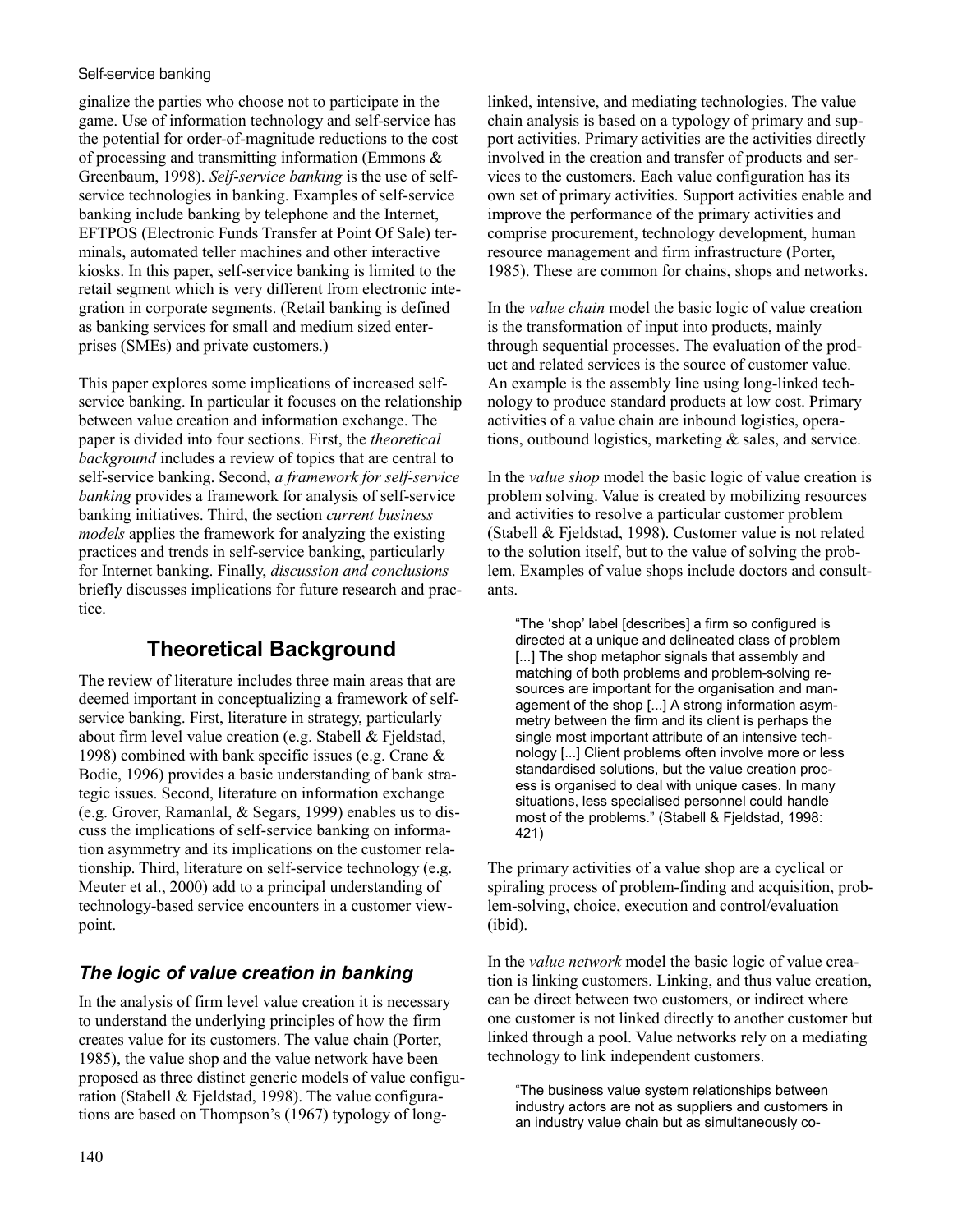performing levels of mediation service. The business value system in a mediation industry is potentially a set of co-producing, layered and interconnected networks that enhance the range and reach of the services provided." (Stabell & Fjeldstad, 1998)

The primary activities of a value network are network promotion and contract management, service provisioning, and network infrastructure operations. The primary activity *network promotion and contract management* consists of activities related to attracting and selecting customers and to managing the customer relationship, in particular contracts related to governing service provisioning and pricing.

".. the value network models firms that create value by facilitating a network relationship between their customers using a mediating technology." (Stabell & Fjeldstad, 1998: 414)

*Service provisioning* is linking customers to one another and charging for the services provided. *Network infrastructure operation* consists of activities related to maintaining a physical and informational infrastructure.

It has been argued that form follows function in the ongoing transformation of banking (Crane & Bodie, 1996). The global financial system project at Harvard defined six core needs served by a financial system: methods of making payments in order to facilitate the exchange of goods and services; mechanisms for pooling resources to fund large scale enterprises; ways to transfer economic resources over time and across distances (e.g. lending and investing); methods of managing risk (e.g. insuring, diversifying and hedging); price information (e.g. interest rates and securities prices, to help coordinate decentralized decision making in various sectors of the economy); and finally, ways to handle incentive problems that interfere with business transactions (ibid). Each of these functions meets a basic need, and many of the services offered by banks involve more than one of these needs. For instance, when banks take deposits they combine payment and pooling functions. Lending includes transfer of economic resources with risk management. A payment may combine payment, pooling and transfer functions. Without these functions, the modern bank is unthinkable.

Building on these functions, a bank can be thought of as a mediator in a network of customers that are best modeled by the value network configuration (Stabell & Fjeldstad, 1998). However, implementation of self-service banking differs in scale and scope (e.g. Furst et al., 2000; Sannes & Kyvik, 2000), and we will discuss below how the three configurations can be applied to self-service banking.

An online replica of the traditional full-service bank is best viewed as a *value network* since the Internet does not alter

any of the basic characteristics of this value configuration. The implication for self-service banking is that the site must support the primary activities of a value network. Network promotion and contract management are necessary in order to recruit new customers into the network and to maintain the relationship with existing customers. Network promotion may include placing banner ads on websites that reach your target groups with links to automated processing of new customers. Contract management applies to changes and renewals of existing contracts. Service provisioning is offering self-service technology that enables customers to perform banking services as selfservice. Infrastructure operation is running the operation of the self-service banking platform

Viewing banks as *value shops* implies that banks solve problems for their customers – and that these problems are unique to each customer. We will argue that the advisory services for investments, as well as to a certain extent loans, and financial planning share the characteristics of problem solving as defined in the value shop model. Selfservice in a value shop model is a demanding concept because the customers will be their own experts. As a consequence a bank has to give up its information asymmetry relative to its customers to enable them to give themselves expert advice. The following is a scheme of how the primary activities of a value shop can be supported by selfservice. In problem finding and acquisition the customers must be supported by training programs for the financial products, enabling the customer to recognize the task at hand and how it may be carried out. Subsequently, selfservice in problem solving can be in the form of offering the customers tools for financial modeling for analysis of potential investments, portfolio management of personal finances, and mortgages. Templates and wizards can make these systems easy to use for the non-professional user. In the choice stage, the model has to include a decision aid that helps the customer choose between alternative solutions, based on the customer's own criteria. Then, the customer should be able to execute the decision he/she made. In control/evaluation the customer has access to benchmarks concerning how successful the decision was, and for a complex service that includes many steps, the customer can monitor the progress of service execution. Selfservice banking in a value shop concept can be embedded in a value network model, or offered as a stand-alone service from a niche player.

In the *value chain* model the focus is on production and throughput in the transformation of inputs into products and services. Self-service solutions should support this transformation, but the author has not been able to identify banking services that share the properties of a value chain. Processing payments, transportation of cash, servicing ATM's are all examples of processes that can be described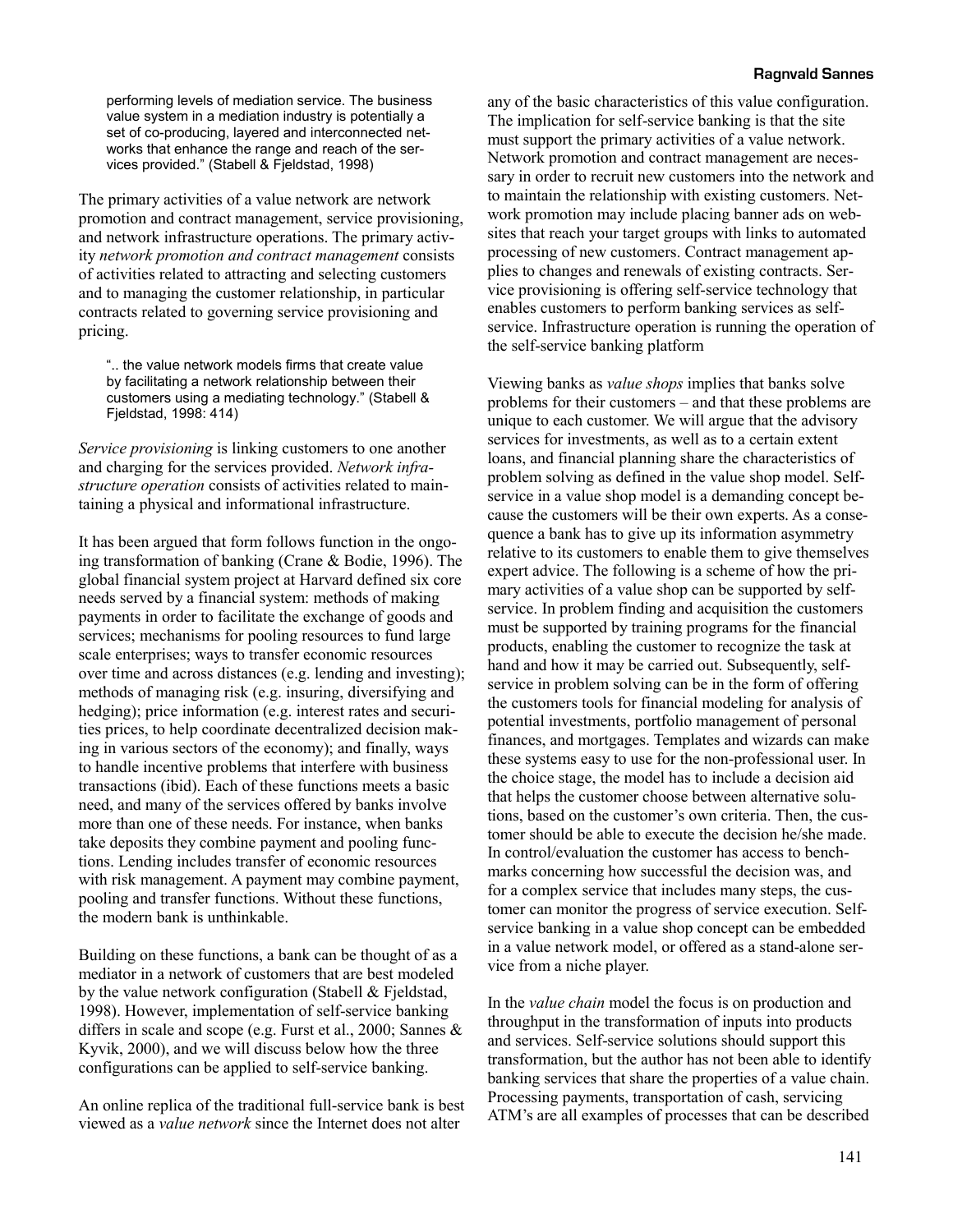as sequential workflows. However, neither of these processes creates value by transforming inputs into products. Production and distribution of credit cards is an example of a value chain process – between the bank and the card supplier. The value for the customer is not created when the card is issued, but whenever the card is used to pay for a product or service.

The conclusion is that the value network and the value shop are potential value configurations for self-service banking, while it would not be appropriate to use the value chain model.

#### *Information exchange*

Adoption of self-service banking relies on effective information exchange between the bank and its customers. Customers will need information to reduce the uncertainty and equivocality of carrying out self-services compared to the professional service in a branch office (Daft & Lengel, 1984). Equivocality refers to ambiguity in selection among different services while uncertainty is related to information necessary to carry out a specific service (ibid). The traditional service encounter in a branch office involves information exchange between bank personnel and the bank customer. The richness of this exchange depends on the amount of uncertainty and equivocality in the encounter. Uncertainty and equivocality is usually low for standard services and considerably higher for non-standard, differentiated services. The latter results from a more complex decision where individual needs or preferences lead to a composite of interconnected services. When selfservice replaces a traditional service-encounter, the customer needs full access to all relevant information, as it can no longer rely on the service personnel at the branch office. The Internet/World Wide Web is a low-cost communication channel that support self-service banking by enabling customer access to information. A challenge for the banks is to determine what information they need to reveal in order to enable self-service and to remain as a preferred partner versus the information they will not share in order to control customer decisions (Grover et al., 1999).

The information a customer needs will depend upon their knowledge and experience with banking services and with self-service technology (Carlson & Zmud, 1999). The main argument in their channel expansion theory is that channel use in electronic communication is largely based on previous experiences with the channel, the messaging topic, the communication partner, and perceived social influence. Transferred to self-service banking, experience with computers, the Internet and electronic banking services would be positively associated with use of selfservice. Experiences with other service channels would

also be valuable; e.g. that experience with payments in other self-service channels has a positive impact on selfservice for payments, particularly as the banking sector is characterized by little differentiation and multi-domestic competition (Porter, 1998). On the other hand, there may be little learning between different services as, for example, payments and stock trading. Therefore, banks must develop functions that will provide the customer with information that matches the individual information need. Service complexity and customer familiarity with a service drive this need.

A logical implication for self-service banking in a value network perspective is that the bank must reveal all information about services, pricing, conditions of use and transactional fees, and deliver them through a channel that clearly and consistently helps customers select among alternative services. A strategy based on information asymmetry may hinder the adoption of self-service banking if the bank does not reveal sufficient information that meets customer information needs. Customers that are more confident with information provided at the branch office, and customers that make better deals at the branch office, will not use self-service channels unless the convenience of access outweighs the price-performance advantages of branch office transactions.

Delivery of self-services in a value shop model is even more demanding. Value shop means problem solving, and self-service means enabling the customers to be their own problem solvers. Banks' advisory services may include budgeting, cash flow analysis, savings, investment and financing. It is not unusual for banks to have standard models based on "rules of thumb" heuristics as front-office systems to aid their personnel in giving advice to customers. Putting these systems on the web enables self-service even though their interface is unambiguous. This may work for customer problems that involve more or less standard solutions, but not in the truly unique cases that cannot be standardized. However, with a combination of information access methods (for instance, the Internet combined with branch office) it is possible to enable selfservice of parts of the problem-solving process and reduce the need, for example, for service employees to be involved in choice and execution.

In addition to the functional information requirements that enable self-service, the customer will form expectations of information access based on the information revealed by competitors (Grover et al., 1999). Customers getting acquainted with information about financial services on the web are likely to acquire information from other sources as well. Customer acquisition of information has two potential impacts. First, it may result in an information asymmetry where the customer has more information than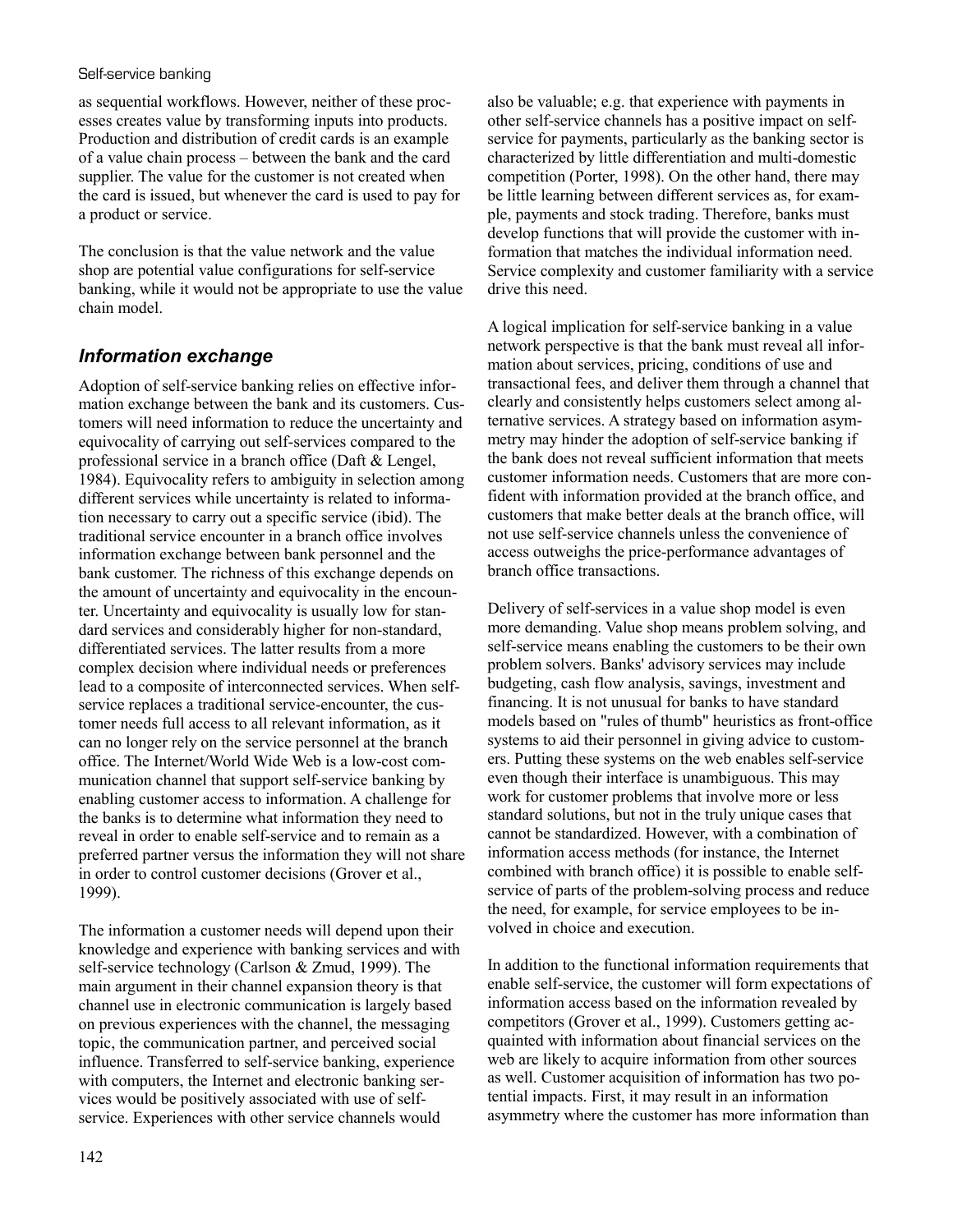the bank, and they may choose to bypass the bank for services that are offered by alternative parties. Second, it is possible that an information transparency may result in an electronic market of banking services in self-service channels (Grover et al., 1999). It is likely that a new or existing party will exploit this information and create an all-in-one marketspace (Kambil, Nunes, & Wilson, 1999). Both impacts may stifle competition and reduce margins because knowledge of other banks' offerings is an important factor when customers move their business to another bank or to an all-in-one market (Dick & Basu, 1994). Banks cannot afford to have premium pricing without creating premium value for their customers. Increasing service complexity is a strategy that will make direct comparison more difficult (Grover & Ramanlal, 1999), but that is not likely for standard products.

The conclusion is that services promoted in the value network have more potential for self-service than the more complex and unique services of the value shop model. The pricing of standard services will be set in a transparent market where the profit will come primarily from volume. Benchmarks for more complex services are likely to increase information transparency, but individualization may make it difficult to compare similar services between banks.

#### *Technology-based service encounters*

The purpose of technology-based self-service has been divided into three broad categories: transactions, customer service and self-help (Meuter et al., 2000). In banking, direct transactions in self-service may include payments, loans and online trading services. Customer services may include functions such as online balance statements, ability to change personal information, and troubleshooting. Selfhelp refers to services that enable customers to train themselves in self-service, learn about banking, and provide their own support. This category of services may include functions such as ordering new credit cards, opening new accounts, signing contractual agreements, online learning modules for self-service, online learning modules for financial services that enable customers to be their own problem solvers. Self-help is probably the most important means of reducing uncertainty and equivocality in a selfservice situation. Service complexity is probably the most important driver of uncertainty and equivocality. For services that a customer uses frequently, we can expect uncertainty and equivocality reduction by learning.

Successful exploitation of self-service technology requires positive customer experiences. Meuter *et. al.* (2000) examined incidents that led to satisfaction/dissatisfaction with various self-service technologies. The positive experiences were related to convenience, in terms of availability, relative advantage, and the fact that the technology actually did its job. The negative experiences were concentrated on failures and interface problems. Failure is the opposite of *'the technology did its job'*, and these customer experiences were linked to the technology itself, the service outcome, and situations where the customer made errors. Interface problems were related to the design of the user interface or the service itself.

These findings suggest that customers prefer self-service when it is convenient and contributes to individual efficiency and effectiveness. New services such as electronic bill presentment and payment will be perceived as more valuable than ordinary online payments because they allow bank customers to do more with less effort. One-click shopping, like Amazon's concept combined with direct deduction that allows the customer to place an order for a product or service and arranges the payment in one operation, is likely to set the standard for future on-line shopping. Consequently, payments will be commodities in a standard infrastructure of interoperable transaction processing systems. As a result, the focus of self-service banking will shift from transactions to customer service and self-help, partly because transactions are automated elsewhere, and partly because the remaining non-standard services place larger demands on these self-service technology functions.

# **A Framework for Self-service Banking**

In this section I will develop a framework for analysis of self-service banking based on the theoretical background. First, self-service banking models for the value network and the value shop configurations are presented. Second, these models are compared. The building blocks of the models are the primary activities of the value configuration, the role of information exchange and service frequency and complexity, and the three purposes of selfservice technology.

#### *Self-service banking in a value network*

A value network is facilitating a network relationship between customers. In traditional banking this is usually an indirect function by means of pooling resources in layered and interconnected networks that provide customers with individual efficiency. We can expect banks to offer standard transaction services in this model and to target integration in the events where bank transactions are created.

In a network model, information transparency will drive a standard pricing scheme for commodities. The transactions are simple and are either captured from the event generating the transaction (e.g. electronic bill presentment and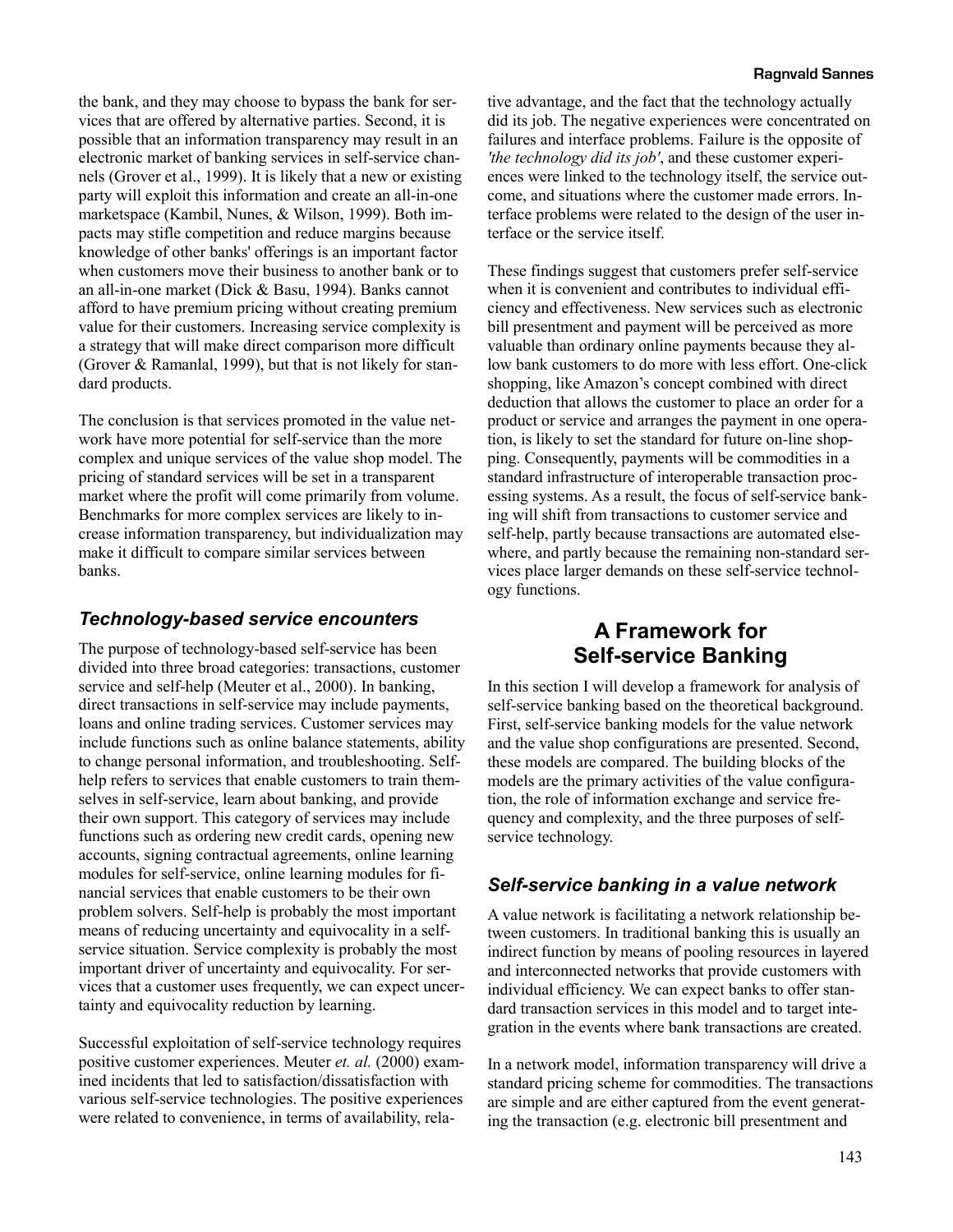|                                                 | <b>Function of self-service technology</b>                                                                       |                                                                                                                                                                                   |                                                                                                                                         |
|-------------------------------------------------|------------------------------------------------------------------------------------------------------------------|-----------------------------------------------------------------------------------------------------------------------------------------------------------------------------------|-----------------------------------------------------------------------------------------------------------------------------------------|
| <b>Primary activity</b>                         | Transaction                                                                                                      | <b>Customer Service</b>                                                                                                                                                           | Self-help                                                                                                                               |
| Network promotion<br>& contract man-<br>agement | Functions for cross-selling<br>of services and bundling<br>banking services with other<br>products and services. | Functions for managing the<br>customer relationship, e.g.<br>by ordering new cards or<br>opening and closing ac-<br>counts.                                                       | Customer self-recruiting<br>from click-able banner<br>ads and referential e-<br>mails from friends. Self-<br>configuration of services. |
| Service provision-<br>ing                       | Standard banking services<br>that are automated or based<br>on forms.                                            | Online services that enable<br>customers to monitor their<br>relationship with the bank<br>in terms of status informa-<br>tion, history, and pending<br>transactions or services. | Customer self-training<br>and support in financial<br>services.                                                                         |
| Infrastructure op-<br>eration                   | Anywhere-anytime trans-<br>action processing in inter-<br>operable systems.                                      | Secure access to customer<br>history and transactions.                                                                                                                            | Customer self-training in<br>use of the technology for<br>self-service banking.                                                         |

#### **Table 1: Self-service banking issues in a value network configuration**

l

payment) or the customer can execute self-service by entering information into standard forms that are processed automatically by the technology. Transactions can be payments, mortgages, loans, insurance and mutual funds. More complex products such as stock trading and situations where the customer needs to perform interlinked services are less likely to be feasible in a value network model unless you have a customer base that is familiar with these services.

Bundling and cross-selling are mechanisms that may lead to differentiation. Bundling and alliances are potential strategies to present the situations where transactions are created. Cross-selling of related services is a potential source of differentiation. Operation of layered and interconnected networks is necessary for these strategies.

To reduce uncertainty, and to enable a sense of control, monitoring services such as account balances, transaction history and transactions pending must accompany transaction services. Being a low cost business model with low margin, a bank will need a high volume of self-service customers. Intelligent linking that makes it easy for new customer to switch bank is important. For existing customers there must be a full range of self-help services such as opening new accounts, change customer information, and self-configuration of the service. For instance, Accucard in the UK allows customers, within boundaries determined by their credit rating, to set the fee structure of their credit card, choosing whether they want to pay a high annual fee (advantageous for people who use the card a lot), a high transaction fee (for people who do not use the

card much), or a high interest rate (for people who do not revolve their credit card debt).<sup>1</sup> Security is also an issue, particularly in relationship, in order to maintain privacy and prevent fraud.

Self-help is also necessary for standard services. There is no such thing as self-explaining services. Intuitive interface design that is consistent with previous experiences and knowledge will promote adoption and use (Carlson & Zmud, 1999). A major functional requirement is that selfservice technology must enable the customer to complete a transaction or service function without help. Information exchange between the customer and the self-service solution must be interactive with easy access to search functions. The more complex service, the larger is the requirements for information content, its organization, and availability. Table 1 summarizes the main issues for self-service banking based on a value network configuration.

### *Self-service banking in a value shop*

The problem-solving approach of the value shop is a more demanding concept for self-service than the standard service of a value network. Higher service complexity places higher demands on customer knowledge and skills. First, in addressing problem-finding and acquisition, a selfservice concept must provide the customer with tools that

<sup>&</sup>lt;sup>1</sup> I am indebted to my colleague Espen Andersen for the Accucard example.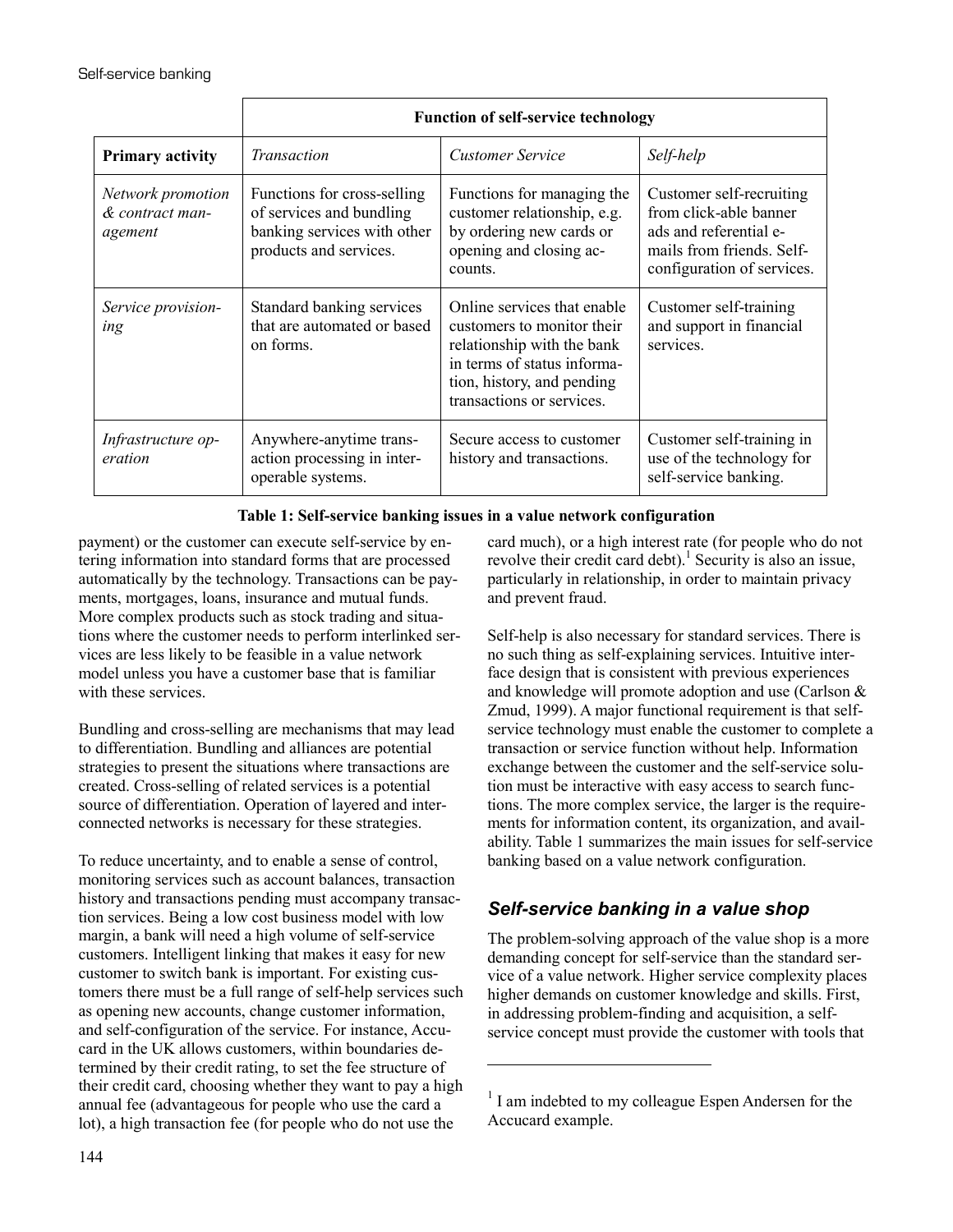|                                    | <b>Function of self-service technology</b>                                                                                                   |                                                                                                                                                                |                                                                                                          |
|------------------------------------|----------------------------------------------------------------------------------------------------------------------------------------------|----------------------------------------------------------------------------------------------------------------------------------------------------------------|----------------------------------------------------------------------------------------------------------|
| <b>Primary activity</b>            | Transaction                                                                                                                                  | <b>Customer Service</b>                                                                                                                                        | Self-help                                                                                                |
| Problem-finding<br>and acquisition | Support to the customer in<br>identification of the deci-<br>sion situation.                                                                 | Pre-transaction support in<br>terms of information about<br>financial products and<br>terms.                                                                   | Customer self-training in<br>financial knowledge and<br>financial services and<br>other online support.  |
| Problem-solving                    | Problem-solving support<br>by templates or wizards<br>that helps the customer to<br>find alternative options.                                | Provide the customer with<br>information that may help<br>in setting decision criteria;<br>example: benchmarks for<br>the outcome of alternative<br>decisions. | Customer self-training in<br>financial analyses plus<br>online support.                                  |
| Choice                             | Decision models that aid<br>customer in choosing<br>among alternatives.                                                                      | Functions that let the cus-<br>tomer evaluate expected<br>outcome in relation to the<br>total customer relationship;<br>example: portfolio risk.               | Customer self-training in<br>financial analyses plus<br>online support.                                  |
| Execution                          | Automated services for<br>execution or ordering of a<br>financial product.                                                                   | Monitoring of service exe-<br>cution.                                                                                                                          | Customer self-training<br>and support in how to<br>execute a decision in the<br>self-service technology. |
| Control/evalua-<br>tion            | Functions that allow cus-<br>tomers to control the out-<br>comes of service execution<br>and compare it to expecta-<br>tions or a benchmark. | Monitoring of service his-<br>tory and benchmarking of<br>decision outcomes, particu-<br>larly for the total portfolio<br>of a customer.                       | Customer self-training in<br>evaluation of financial<br>transaction outcomes and<br>portfolio analysis.  |

#### **Table 2: Self-service banking options in a value shop configuration**

support the 'diagnosis' of a decision situation (e.g. how to invest a certain amount of money) or an economic 'problem' (e.g. how changes in interest rate affect household economy). Access to information on financial services and terms is required for this process, at least to reduce uncertainty. Learning modules that a customer can use to be knowledgeable in terminology and services will reduce equivocality.

Second, the concept must include workflow management that facilitates the generation alternative solutions to the 'problem'. Use of simulation models, templates and wizards are technologies that can be used to generate solutions. The customer will need access to information that can verify whether a potential alterative is a solution or not. Information on benchmarks from decision outcomes may be a source of such information. In order to use these functions, the customer must have knowledge of financial analyses and understand the self-service concept.

Third, a customer will need decision models that help in choosing among the alternative solutions. To use these models, the customer must be allowed to define and set the decision criteria to be used in selection of alternatives, which requires more knowledge in financial analyses.

Fourth, when a choice has been made, the self-service concept should automate the execution as much as possible. The support for problem-solving and choice should be fully integrated with execution. Customers should be able to monitor the progress of services that include several steps or that cannot be executed immediately after customer choice. Fully automated and integrated, this stage should not place particular requirements on customer knowledge or skills.

Finally, a self-service concept should include functions for evaluation and control. Did the decision solve the problem? Does it perform to expectations and to benchmarks?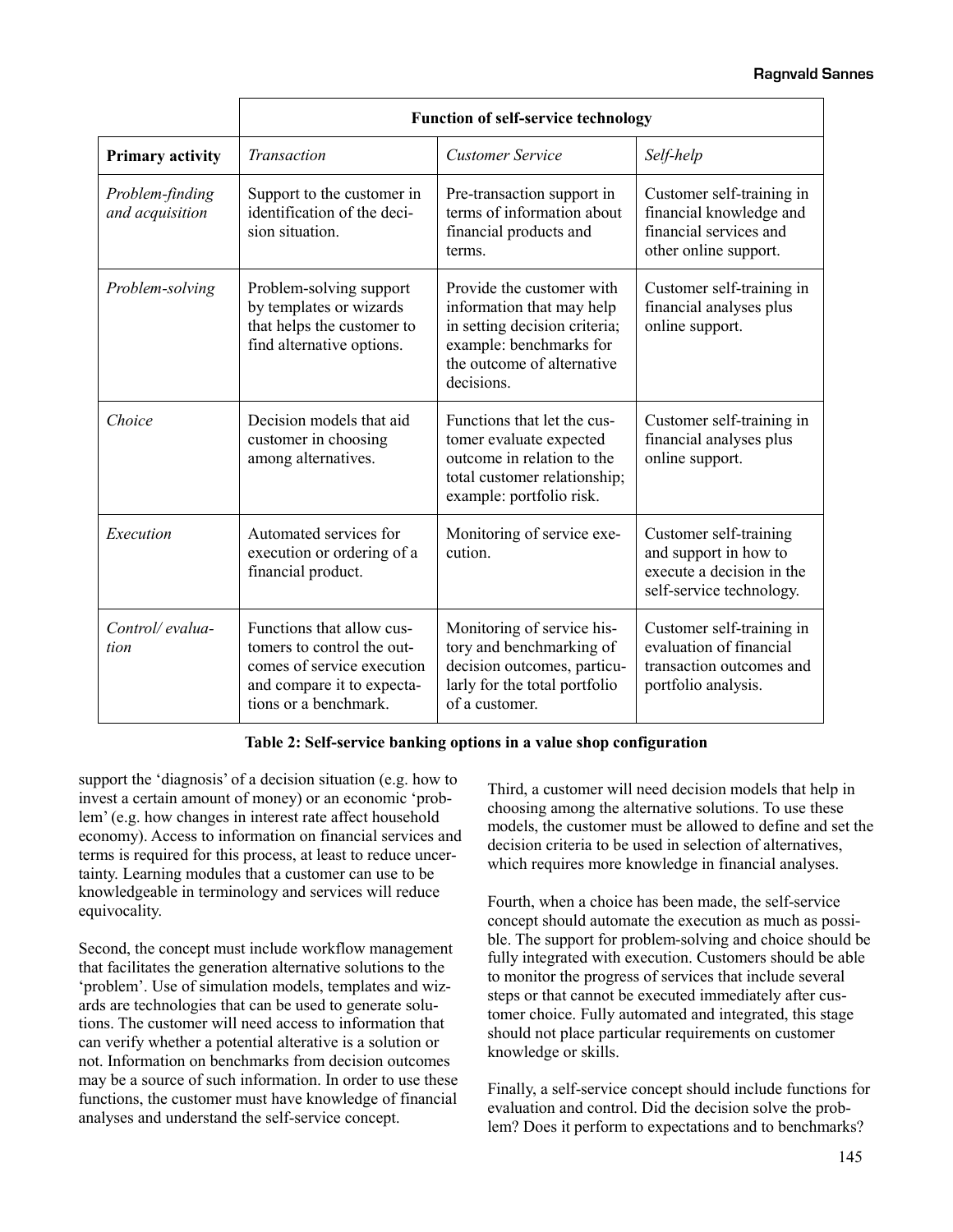While monitoring the performance of a particular decision, it is at least equally important to support the customer in monitoring its total portfolio of services. Customers may need training to be empowered to perform control and evaluation. Table 2 summarizes the main issues for selfservice banking based on a value shop configuration.

## *Configuring self-service banking*

These frameworks highlight the differences in emphasis in the value network versus the value shop configuration. The delivery of the standard services of a value network can be thought of as a predetermined path of actions, while the non-standard problem solving of a value network can be viewed as a path with infinite options. Hence, the two models constitute two very different self-service concepts. First, network configuration-based self-service banking is appropriate for high-volume standard services where one can expect information transparency in terms and thus low margins. Volume is created by network growth and crossselling of services to existing customers. Individualization of the self-service bank is made by the individual customers selection of services from the total range of services available; every service is a standard component. Customer value may be created by offering a full range of services, thus enabling 'one stop banking'. On the other hand, in a value shop-based self-service banking, the services are non-standard and differentiated, targeted to solve the particular needs of a customer. In a value network-based concept, the primary role of information exchange is to reduce uncertainty, while in the more complex processes of a value shop-based concept, it also reduces equivocality. However, the degree of uncertainty and equivocality is relative to the customer knowledge and experience. It may therefore be difficult to draw the line between standard and non-standard services as perceived by the customers. Second, value creation by linking customers (as in the value network-based concept) requires a mediating technology where interconnected networks may be a critical success factor. In the value shop-based concept one must develop solutions that support the intensive problemsolving process. In the execution stage, one will probably face the same challenges for interconnected systems as in the value network-based concept. Third, in the value network-based concept one can expect information transparency because banks will not gain by concealing information on commodities. In the value shop-based concept, individualized services enable information asymmetry, unless there is a critical mass of knowledgeable customers that demand information on well-defined benchmarks.

We can conclude that these two concepts for self-service banking are indeed different and require different solutions. The value network model is appropriate for a fullservice bank with standard services. The value shop model is appropriate for non-standard and differentiated services. The value shop model can either be offered such as a stand-alone concept as a niche player, or it can be embedded in a value network model. In a combined model, the value shop concept can be viewed as an expansion of the service provision in the value network. In a full-service concept, all standard and non-complex services are offered based on the network framework, while all non-standard and complex services are offered based on the value shop concept within a value network-based self-service banking concept.

# **Discussion and Conclusions**

We initially concluded that banks have not exploited the potential of self-service banking. The framework proposed here, based on the value network and the value shop configurations, addresses how the issues of value creation and information exchange form self-service banking concepts. This framework only has value if it can help in discriminating between more and less successful self-service banking concepts. In this paper, we have neither proposed that one model is superior to the other nor presented any data that guides such a conclusion. On the contrary, the framework describes the models as complementary concepts that can be offered as stand-alone or combined with each other. We will therefore start the discussion with a review on current self-service banking concepts.

Studies in the US (Furst et al., 2000) and Norway (Sannes & Kyvik, 2000) of state of the art self-service banking found that the majority (77% in the US and 99% in Norway) of banks offer basic services (i.e. funds transfer, account history and bill payment). $^2$  Banks that are experienced with self-service banking, i.e. offered self-service for a long time, are more likely to offer a wider range of services (Furst et al., 2000). Both studies found the services offered to be standard transactions and customer service. Information exchange is based on the customer downloading information. It therefore can be concluded that current self-service banking concepts are not based on the value shop model, and the question is to what extent current practice matches a value network model. It should be noted, however, that we have knowledge of banks that plan to launch self-service concepts that resemble a value shop configuration. An analysis of these efforts will be important to further qualification of the framework.

 $\overline{a}$ 

 $2^2$  These studies are particularly useful for this analysis as they cover a total market, compared to case studies that dominate the literature on self-service banking. The US study covers all national banks and the Norwegian study includes all banks with Internet presence in Norway.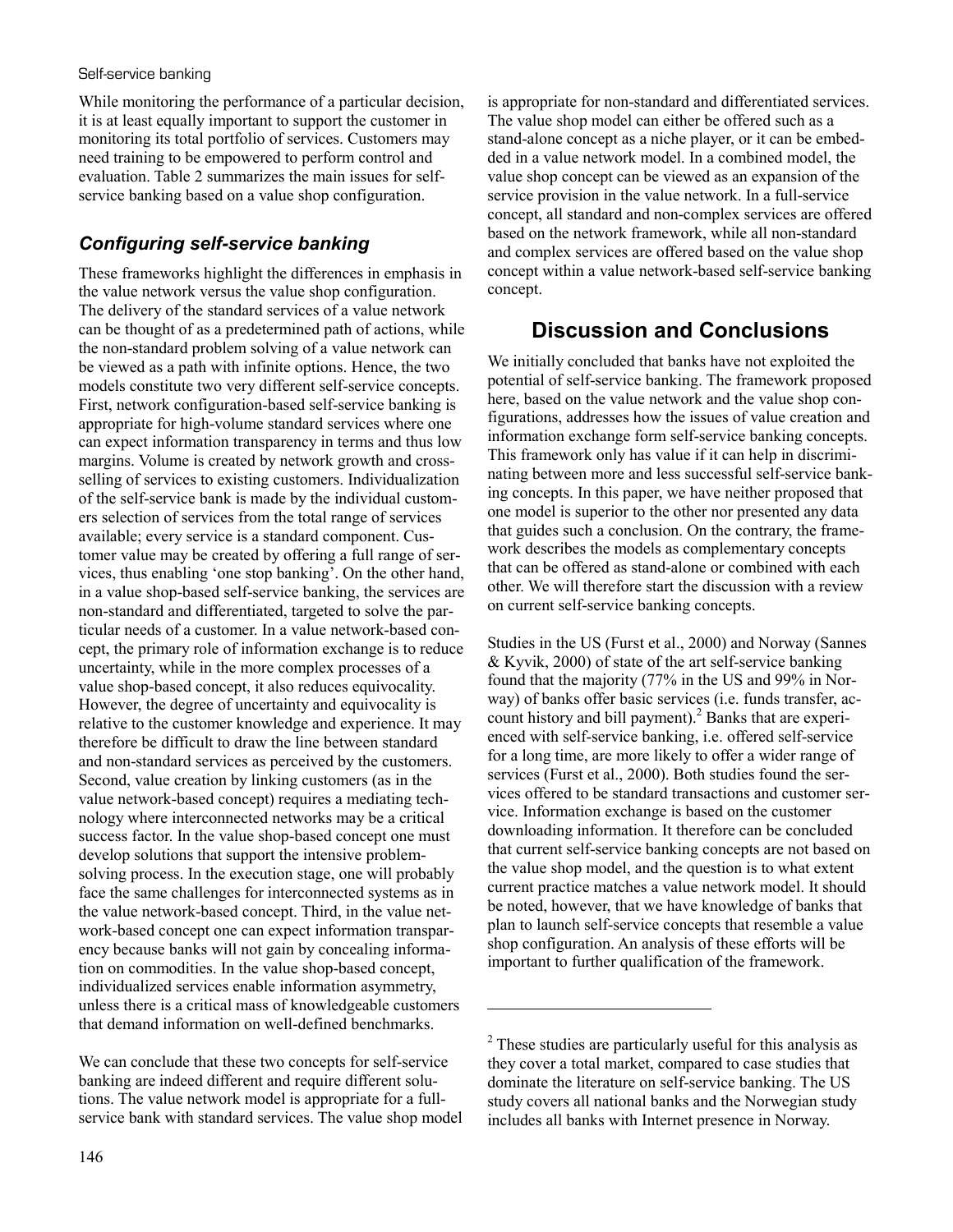Current practice in self-service banking with standard services is consistent with a value network-based concept. The majority (close to 100%) of banks offer standard customer service functions as balance inquiry and account history (Furst et al., 2000; Sannes & Kyvik, 2000). Selfservice functions for customer relationship management as new account set-up (37% in the US, 1 % in Norway) and credit applications (60% in the US, 37% in Norway) are less common. Customer self-help functions were not reported in the US study. In the Norwegian study, self-help was limited to an on-line demonstration of the transactional interface. Self-service functions for cross-selling and service bundling were beyond the scope of these studies, but our experience indicates that these are exceptional. It is therefore concluded that current practice does not match a value network based concept.

The main conclusion is that current self-service banking is too narrow to be a complete business concept, and that banks have failed to address the functions that create customer value. The paper suggests a conceptual framework based on the value configurations suggested by Stabell and Fjeldstad (1998). One limitation of this paper is, of course, that we did not succeed in evaluating current practices with the concepts that match the proposed framework. Development of measures of the degree of match with a concept is necessary for future research on the framework.

The recommendations for implementation are therefore based on theoretical reasoning founded on the conceptual framework. The first recommendation is to expand current self-services offerings with functions for customer service and self-help. The second recommendation is to create a service offering/value configuration matrix to determine which services are best suited for a value network concept versus a value shop concept.

#### **References**

- Carlson, J. R., & Zmud, R. W. (1999). Channel expansion theory and the experiential nature of media richness perceptions. *Academy of Management Journal, 42*(2), 153-170.
- Cocheo, S. (2001, April). Community bank competitiveness survey; Web census 2001. *ABA Banking Journal, 93,* 31-38.
- Crane, D. B., & Bodie, Z. (1996). Form follows function: The transformation of banking. *Harvard Business Review, 74*(2), 109- 117.
- Dabholkar, P. A. (1994). Technology-based service delivery: a classification scheme for developing marketing strategies, *Advances in Services Marketing and Management* (Vol. 3, pp. 241-271). Greenwich: CT: JAI Press Inc.
- Daft, R. L., & Lengel, R. H. (1984). Information richness: A new approach to managerial behavior and organization design. *Research in Organizational Behavior, 6*, 191-233.
- Davis, S. I. (2000). *Bank Mergers: Lessons for the Future*. London: MacMillan.
- Dick, A. S., & Basu, K. (1994). Customer loyalty: Toward an integrated conceptual framework. *Journal of the Academy of Marketing Science, 22*(2), 99-113.
- Emmons, W. R., & Greenbaum, S. I. (1998). Twin informaiton revolution and the future of financial intermediation. In Y. Amihud & G. Miller (Eds.), *Bank Mergers & Acquisitions* (pp. 37-56). Boston, Mass.: Kluwer.
- Furst, K., Lang, W. W., & Nolle, D. E. (2000). *Internet banking: Developments and prospects* (Economic and Policy Analysis Working Paper 2000-9). Washington: Office of the Comptroller and Currency.
- Grover, V., & Ramanlal, P. (1999). Six myths of information and markets: Information technology networks, electronic commerce, and the battle for consumer surplus. *MIS Quarterly, 23*(4), 465-495.
- Grover, V., Ramanlal, P., & Segars, A. H. (1999). Information exchange in electronic markets: implications for market structures. *International Journal of Electronic Commerce, 3*(4), 89- 102.
- How Consumers View Banks: ABA Consumer Survey Results. (2001, September). *ABA Banking Journal, 93*.
- ITU. (2001, 15 August). *Internet Indicators: Hosts, Users and Number of PCs*. International Telecommunications Union. Retrieved 1 October, 2001, from the World Wide Web: [http://www.itu.int/ITU-D/ict/statistics/at\\_glance/Internet00.pdf](http://www.itu.int/ITU-D/ict/statistics/at_glance/Internet00.pdf)
- Kambil, A., Nunes, P. F., & Wilson, D. (1999). Transforming the marketspace with all-in-one markets. *International Journal of Electronic Commerce, 3*(4), 11-28.
- Meuter, M. L., Ostrom, A. L., Roundtree, R. I., & Bitner, M. J. (2000). Self-service technologies: Understanding customer satisfaction with technology-based service encounters. *Journal of Marketing, 64*(3), 50-64.
- Mishkin, F. S. (1998). Bank consolidation: A central banker's perspective. In Y. Amihud & G. Miller (Eds.), *Bank Mergers & Acquisitions* (pp. 3-19). Boston, Mass.: Kluwer.
- Porter, M. E. (1985). *Competitive Advantage: Creating and Sustaining Superior Performance*. New York: The Free Press.
- Porter, M. E. (1998). *The Competitive Advantage of Nations* (2nd ed.). Basingstoke: Macmillan Business.
- Sannes, R., & Kyvik, H. (2000). *En kartlegging av norske bankers Internettkontor: en ekspertbedømmelse (An Evaluation of Norwegian Banks' Internet Services)* (Research Report 18/2000). Sandvika: Norwegian School of Management BI.
- Stabell, C. B., & Fjeldstad, Ø. D. (1998). Configuring value for competitive advantage: On chains, shops, and networks. *Strategic Management Journal, 19*(5), 413-437.